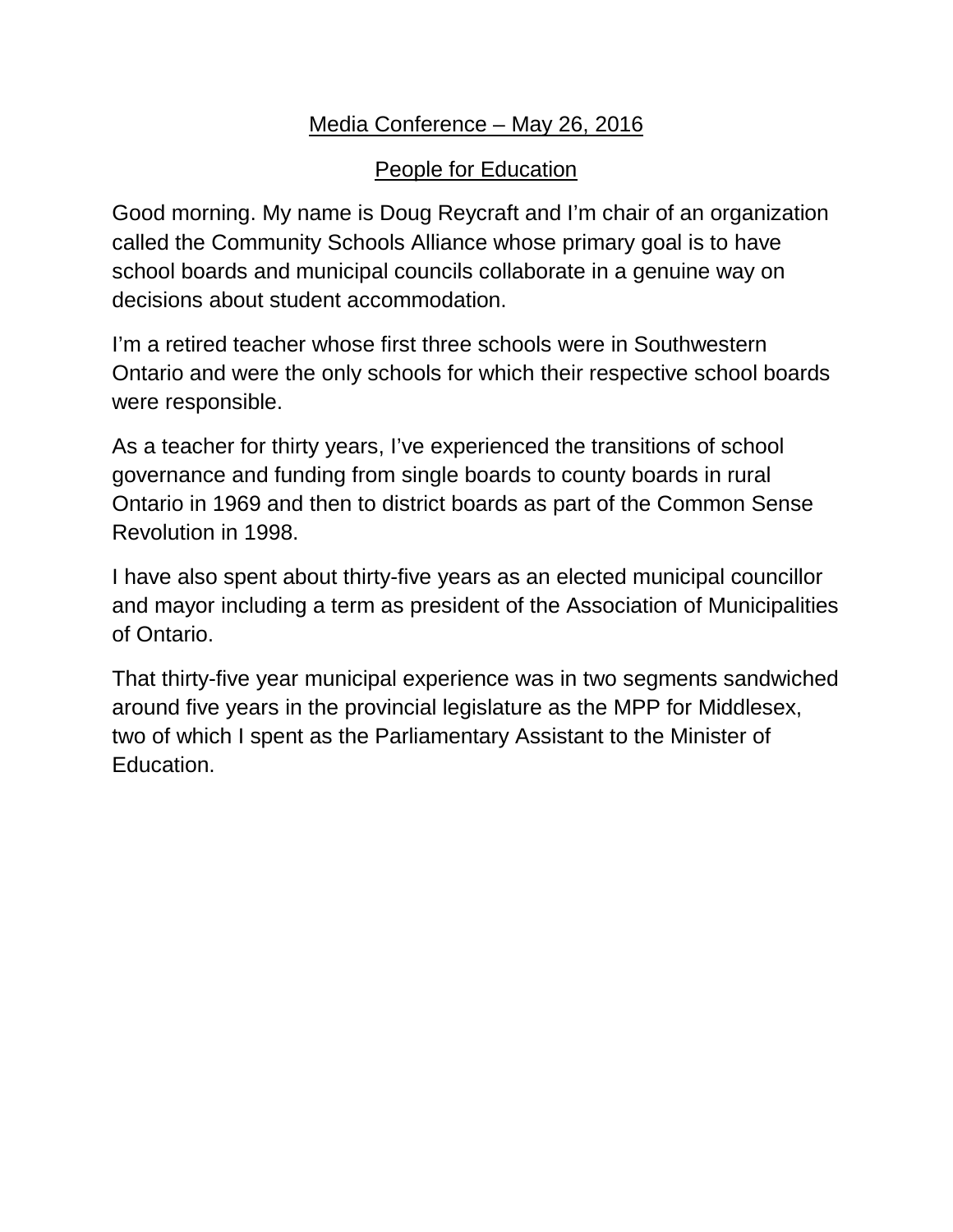I applaud People for Education for this 2016 Annual Report which clearly highlights the disparities in staffing, resources and learning opportunities between urban/suburban schools and those in small town, rural and northern Ontario.

The results of the survey used to develop the report prove beyond any reasonable doubt that students in small town, rural and northern Ontario are not provided the same supports and opportunities offered to their peers in suburban/urban communities.

I want to acknowledge at the outset that these disparities are not new. They existed before the common funding formula was introduced in 1998 and in fact were at least part of the justification for replacing the pre-1998 system that combined provincial grants with property taxes levied by school boards. And to be fair, I also acknowledge that the Ministry of Education has been tweaking the funding formula in attempts to make it fairer ever since its introduction, beginning in 2003 after Mordechai Rozanski completed his Report of the Education Equality Task Force in 2002.

What is new and is causing great alarm in small town, rural and Northern Ontario is what appears to be an unintended consequence of the funding formula. Because the formula is essentially based on the number of students, boards now receive most of their funding from the province according the size of their student population. That makes it challenging for a board with many small schools spread over a large geographic area to offer the same opportunities as a board with its student population concentrated in larger schools.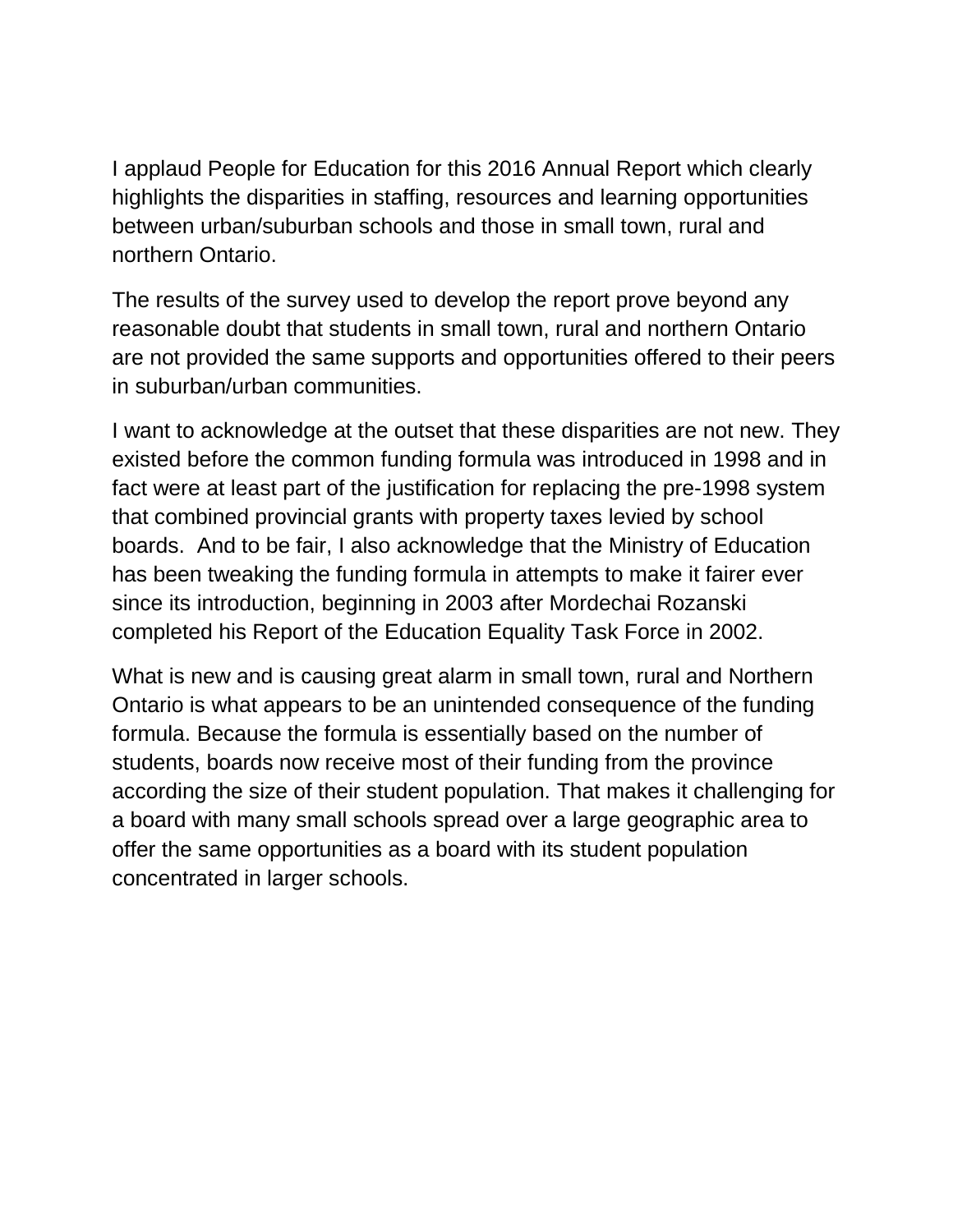So what we are seeing is many of those small schools being closed and their students consolidated into larger ones. And for small towns with only a single school, the consequence for the community – and for its students – is dramatic. It means that children are required to spend hours of every week on a bus travelling to a school in another community instead of short walks or rides to a school in which they study and learn with their neighbours. If the school is a secondary school, it reduces the student's opportunities for after-school extracurricular activities and an after-school job. It really changes students' lives. So an education funding formula intended to improve the school experience for students actually has a negative effect on the lives of many of our youth.

And all of a municipality's investment in economic development can go down the drain with a decision to close its only school.

Also, when there is only one school in a community, that school has often evolved into a centre for other activities of the community. If that school is closed and sold, the community has lost its centre.

I very much doubt that accelerating school closures and undermining economic development in small towns were part of the rationale for the 1998 funding formula. And while there have been modifications to the formula by the Ministry since 1998, those outcomes appear to be consequences of the formula. Perhaps it's time to abandon the current funding formula in favour of a better system that comes closer to providing a fair and equitable level of funding for all students, wherever they live in Ontario. The formula may work for cities; it doesn't for small town and rural Ontario.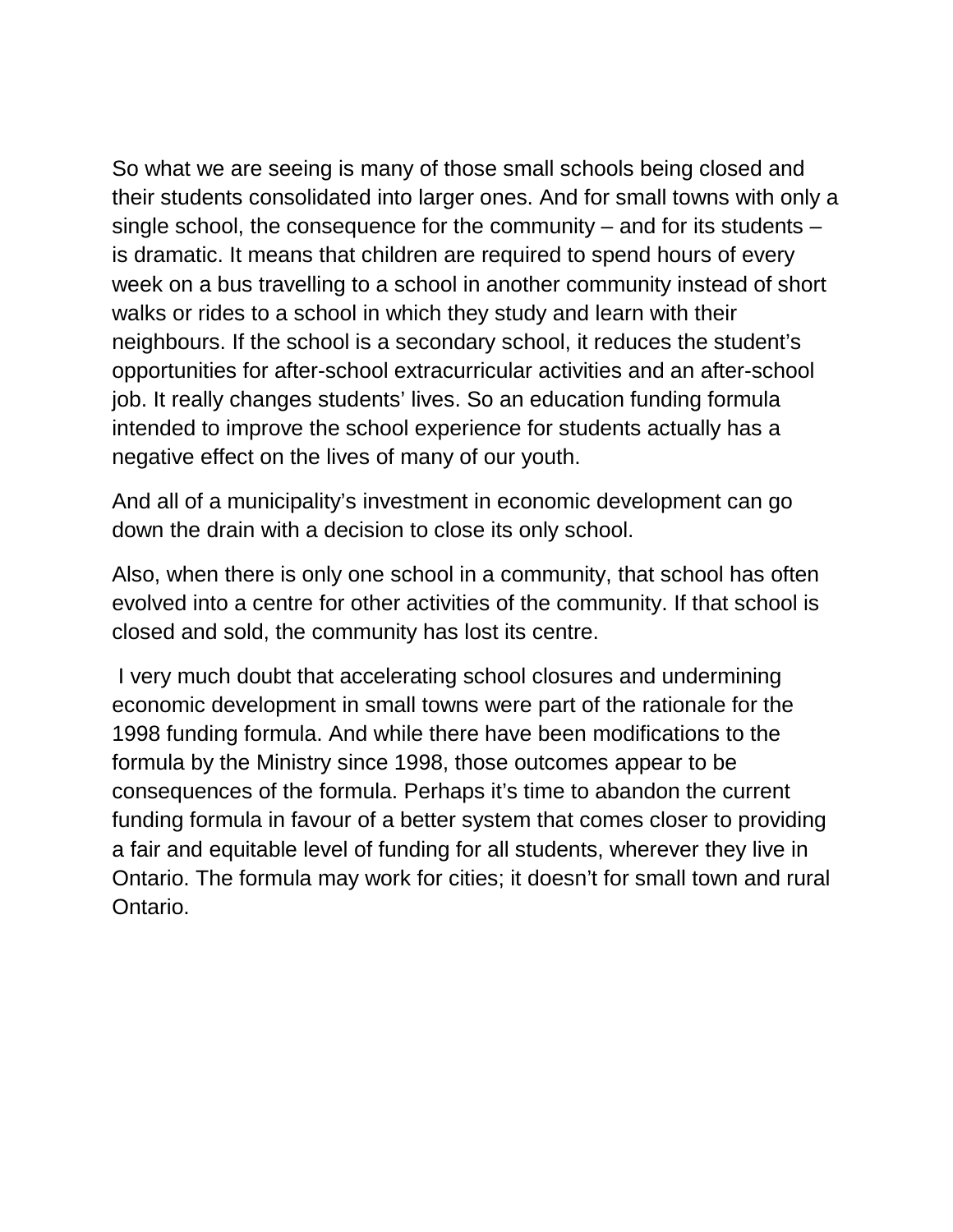I mentioned at the beginning of my remarks that I chair the executive of the Community Schools Alliance, an organization that seeks greater collaboration between school boards and municipal councils. Two recent initiatives of the provincial government will, I believe, see councils and school boards coming together to look at options that may counteract some of the 'unintended consequences' of the funding formula.

First, in March of last year, the Ministry of Education released a document titled the Community Planning and Partnerships Guideline (CPP). The policy encourages "school boards to reach out to community organizations to share planning information on a regular basis." It goes on to say: "This information sharing will allow school boards and other entities to work together to the benefit of boards, students and the community, and to optimize the use of public assets owned by school boards."

For far too long, municipal councils and school boards have worked in silos. School boards plan for the needs of their students. Municipalities plan for the future needs of their communities. In most cases both do their planning in near-isolation of the other. The Community Planning and Partnerships Guideline says they should work together to optimize the use of public assets owned by school boards. No one is going to argue with that but the reality is it's not happening nearly to the extent that it should. Hopefully the 2015 policy will change that.

The second initiative is the appointment of Karen Pitre last April as the Special Advisor to the Premier on Community Hubs and a nine-member advisory group to support her. Both Annie Kidder and I are part of that Advisory Group.